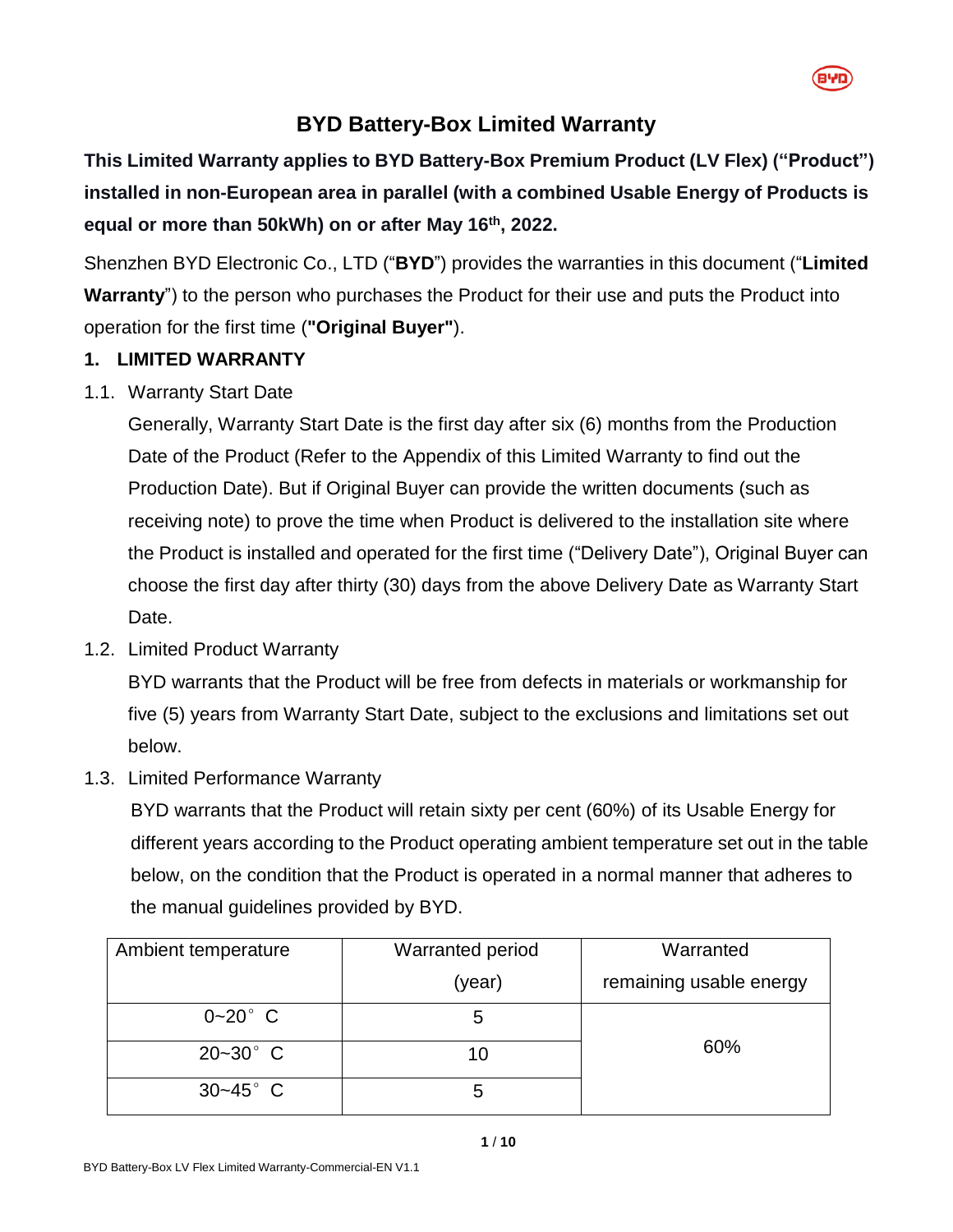

The ambient temperature in the table above means the ambient temperature recorded in the control module of the Product.

The Usable Energy of the Product Model could be in the table below.

| <b>Product Model</b> | Usable Energy (kWh) |
|----------------------|---------------------|
| LV Flex              |                     |

For this Limited Warranty, the remaining Usable Energy is as measured and calculated using the following testing method and values, while the ambient temperature is between 25~ 28°C:

- Discharge the battery with constant current until the battery reaches End of Discharge Voltage ("EODV") or its self-protective voltage.
- Wait for 10 minutes.
- Charge the battery with constant current and constant charge voltage to its full capacity.
- Wait for 10 minutes.
- Discharge the battery with constant current until it reaches EODV or its self-protective voltage. Record the current, voltage, and time.
- The remaining Usable Energy is the integral of discharge time and current multiplied by voltage.

Test value list:

| <b>Product Model</b> | End of discharge<br>voltage(V) | Constant charge<br>voltage(V) | Constant current(A) |
|----------------------|--------------------------------|-------------------------------|---------------------|
| LV Flex              | 40                             | 59                            | 20                  |

1.4. Limited Performance Warranty for additional battery modules

If Original Buyer purchases additional battery modules after the initial installation of the Product ("Subsequent Product"), the warranty in clause [1.3](#page-0-0) applies to the Subsequent Product from the sale date recorded in the seller's invoice to the Original Buyer of that Subsequent Product.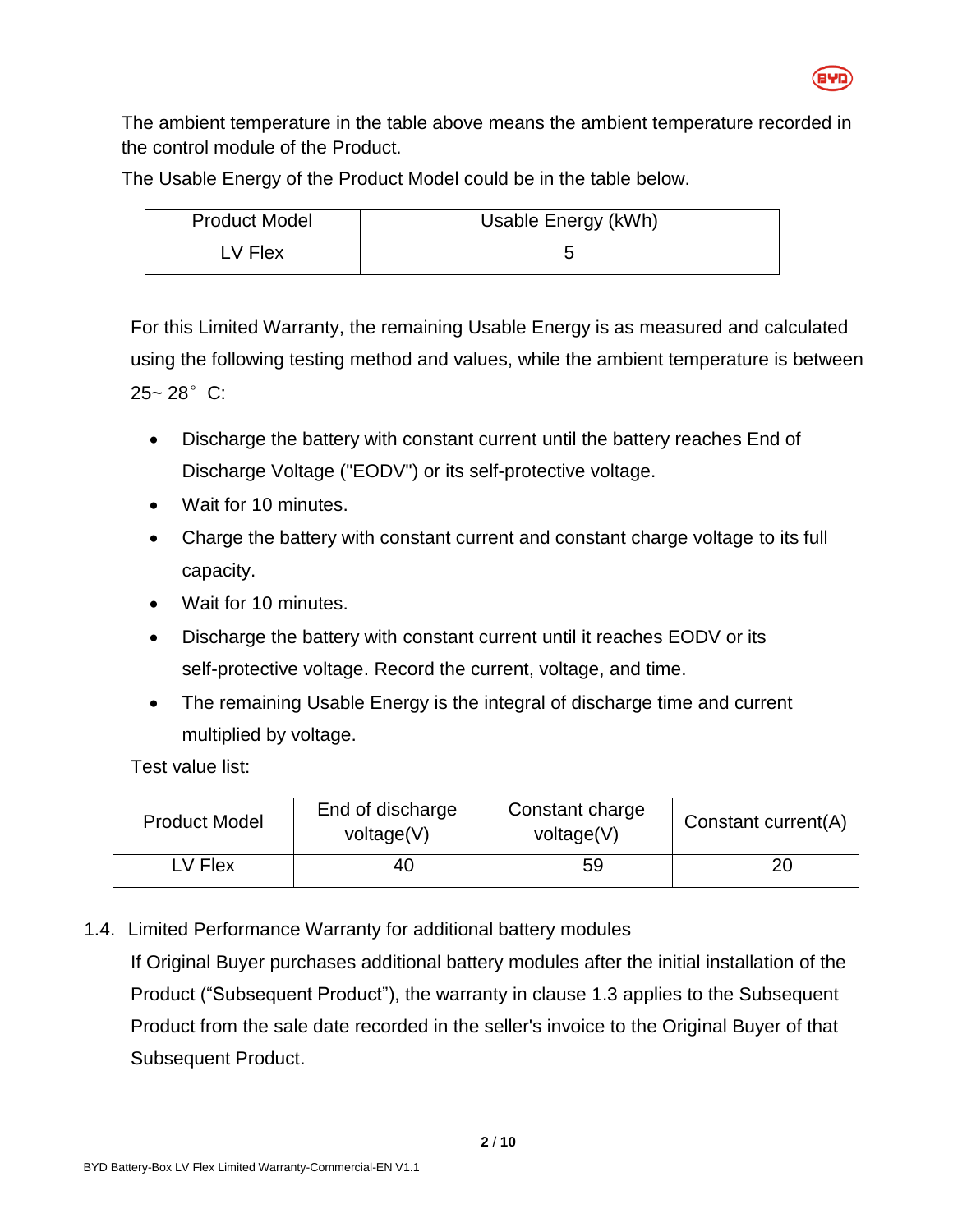

#### 1.5. Warranty Limitations

The Limited Warranties in clauses [1.2](#page-0-1) and [1.3](#page-0-0) are subject to and must be read together with the limitations, exclusions, and limitations set out below.

#### **2. EXCLUSIONS AND LIMITATIONS**

#### 2.1. Disclaimer

- a) To the extent permitted by law, the warranties in this Limited Warranty are the only express warranty given for the Product. BYD disclaims all statutory and implied warranties, including without limitation, any warranties of merchantability, fitness for a particular purpose, or non-infringement. To the extent permitted by law, in so far as such warranties cannot be disclaimed, BYD limits the duration and remedies of such warranties to the duration of this Limited Warranty and, at BYD's option, the repair or replacement services described below.
- b) Neither seller of the Product nor any other person is authorized to make any warranties on behalf of BYD other than those contained in this document or to extend the duration of the warranties beyond the periods specified above.
- 2.2. Limitation of Liability

Except as provided in this warranty and to the maximum extent permitted by law, in no event will BYD be liable for any consequential, incidental, special or punitive damages (including without limitation of loss of profits, harm to goodwill or business reputation, or delay damages) arising from or out of the Product or its installation, use, performance or non-performance, or any defect or breach of warranty, whether based on contract, warranty, negligence, strict liability, or any other theory. BYD's aggregate liabilities, if any, in damages or otherwise, shall not exceed the purchase price paid by the Original Buyer for the Product.

2.3. Warranty Limitations

The Limited Warranty in clauses [1.2](#page-0-1) and [1.3](#page-0-0) does not apply to any defect or deterioration resulting from:

- a) the Product not being installed, maintained or operated by the Operating Manual;
- b) exposure of the Product to movement or shaking following installation, or temperatures greater than 50°C or less than -10°C;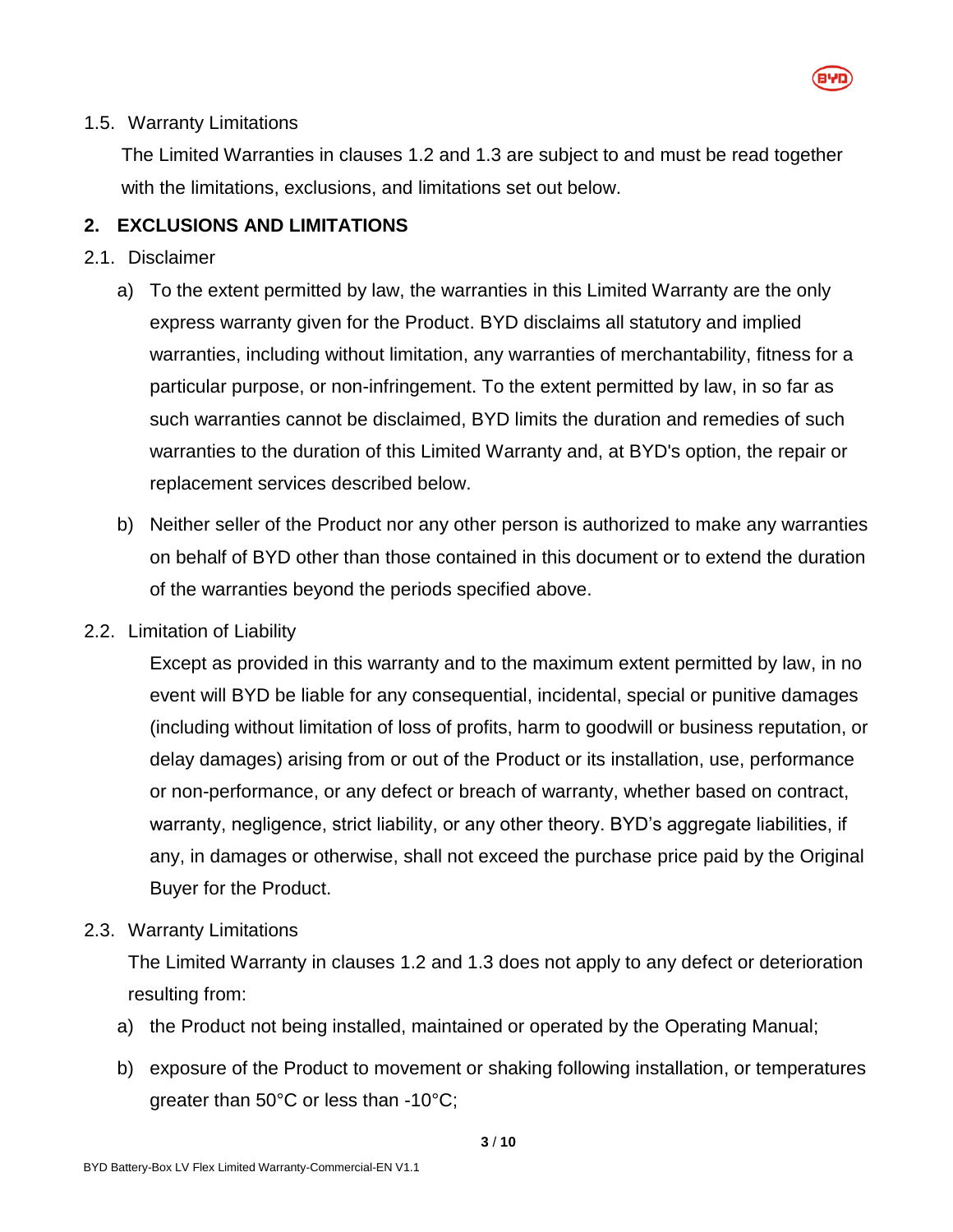

- c) Original Buyer failing to notify BYD or a BYD Authorized Service Partner (**"BYD Partner"**) of the defect or deterioration within 30 days of Original Buyer becoming aware of the defect or deterioration;
- d) the Product not being installed within one (1) month from Warranty Start Date;
- e) operation of the Product with an inverter that is not a BYD certified inverter which is specified in the **BYD Battery-Box LV Flex Minimum Configuration List**, which is available on the websites: www.bydbatterybox.com;
- f) modification or repair of the Product without the approval of BYD or BYD Partner;
- g) a force majeure event (e.g., natural catastrophes, such as flooding, fires, earthquakes, lightning or other abnormal environmental conditions, war, etc.);
- h) noticeable damage the Product that occurred during transportation;
- i) changes to national or regional laws, regulations or directives; or
- j) the Product not being operated for any period of 6 months or more.
- 2.4. Warranty Exclusions

The Limited Warranty in clauses [1.2](#page-0-1) and [1.3](#page-0-0) does not apply:

- a) if Original Buyer does not grant BYD or BYD Partner access to the performance data of the Product over the Internet upon request after reporting the warranty claim or manipulate such data;
- b) to wear and tear in the appearance of the Product (including but not limited to any scratches, stains, mechanical wear, rust or mould) which does not impair its function;
- c) to any damage to property or personal injury arising from any defect if the state of scientific and technical knowledge at the time when the Product is sold to Original Buyer was not such as to enable the defect to be discovered;
- d) if the invoice for the Product and the information listed in clause [4](#page-5-0) below is not provided with the warranty claim; or
- e) if the serial number on the Product can no longer be identified or has been modified.
- 2.5. Warranty for the Products transported to another location after initial installation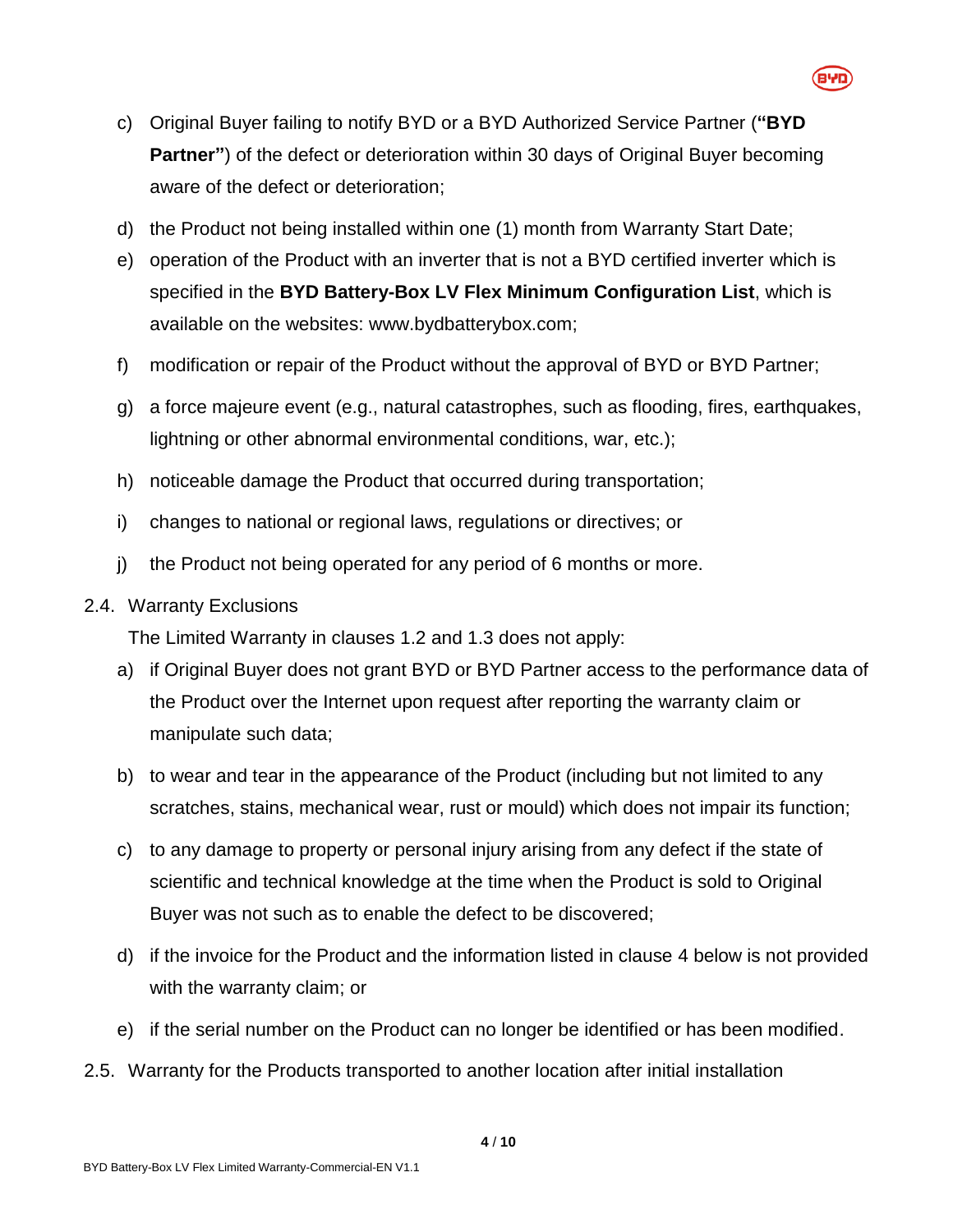

For the case that the Products are installed in an initial location and then transported in a container to another location, the Products have the same warranty clause as defined in this document on the conditioned that the Products are transported according to requirements on the Operating Manual from BYD as well as any applicable local or international requirements, standards, and directives. BYD is not liable for damage or malfunction caused during, or as a result of, transportation.

# 2.6. Exclusion for Smaller Installed Systems

The Limited Warranty in clause [1.3](#page-0-0) does not apply to a Product that is installed individually or in parallel with other Products which have a combined Usable Energy of less than 50 kWh.

## **3. REMEDY FOR BREACH OF WARRANTY**

- 3.1. Subject to the exclusions and limitations set out above, if the Product fails to comply with the Limited Warranty in clauses [1.2](#page-0-1) or [1.3,](#page-0-0) BYD will repair or replace the non-conforming Product or parts thereof within the warranty term at no charge (or provide a partial refund) on the following conditions.
- 3.2. Whether to repair or replace the Product will be determined by BYD in its sole discretion.
- 3.3. The Product or any of its parts to be replaced will have the same performance and reliability as the original Product. If the production of the relevant type of the Product or any of its parts has been discontinued, withdrawn from the market, or are otherwise unavailable, BYD may replace the Product or parts with a similar Product or part (which may include previously used parts that are equivalent to new in performance and reliability).
- 3.4. If BYD does not repair or replace the defective Product or parts, BYD will refund Original Buyer an amount of money calculated as follows:
	- a) If the Product fails to comply with the Limited Performance Warranty in clause [1.3,](#page-0-0) BYD may calculate the refund using the formula below:

Refund = maximum claim amount\* x (warranted remaining Useable Energy remaining Useable Energy)/ warranted Usable Energy; and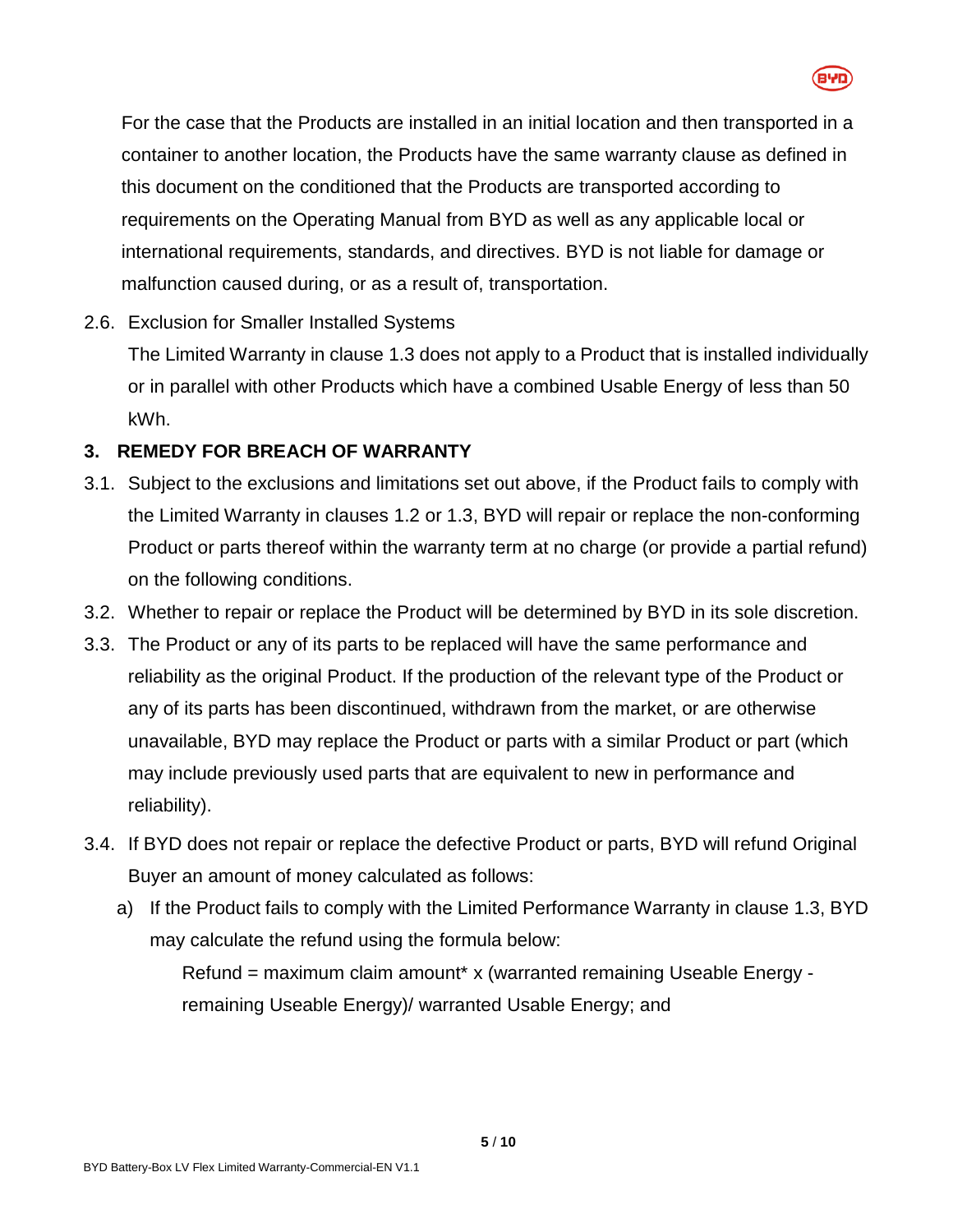

b) If the Product cannot be operated, BYD will calculate the refund as follows:

Refund = (maximum claim amount\*/60) x (60- number of months since Warranty Start Date).

\*The maximum claim amount is the market value of the Product (or an equivalent product) determined by BYD if it were purchased new and free of defects.

3.5. The remedies as set out above are the sole and exclusive obligations of BYD to Original Buyer under this Limited Warranty, and BYD will have no other liability to Original Buyer if the Product fails to comply with the Limited Warranty.

## <span id="page-5-0"></span>**4. FULFILLMENT**

4.1. If Original Buyer wishes to make a warranty claim under this Limited Warranty, the warranty claim must be reported in writing to BYD Partner (or, if Original Buyer is unable to contact them, BYD Global Service) including the information specified in the table below.

| 1              | Installation Date*                  |                           |
|----------------|-------------------------------------|---------------------------|
| $\overline{2}$ | Invoice Number*                     |                           |
| 3              | Battery-Box Configuration*          | e.g., LV Flex (X modules) |
| 4              | Serial Number of the Product*       |                           |
| 5              | <b>Serial Number of Modules</b>     |                           |
| 6              | Serial Number of BMU                |                           |
| $\overline{7}$ | <b>Firmware Version BMS /BMU</b>    |                           |
| 8              | Inverter*                           |                           |
| 9              | <b>Inverter Configuration</b>       |                           |
| 10             | Serial Number of the Inverter       |                           |
| 11             | <b>Firmware Version of Inverter</b> |                           |
| 12             | <b>Working Mode</b>                 | e.g., On-Grid +Backup     |
| 13             | Place                               | e.g., indoor              |
| 14             | Comments                            |                           |
|                |                                     |                           |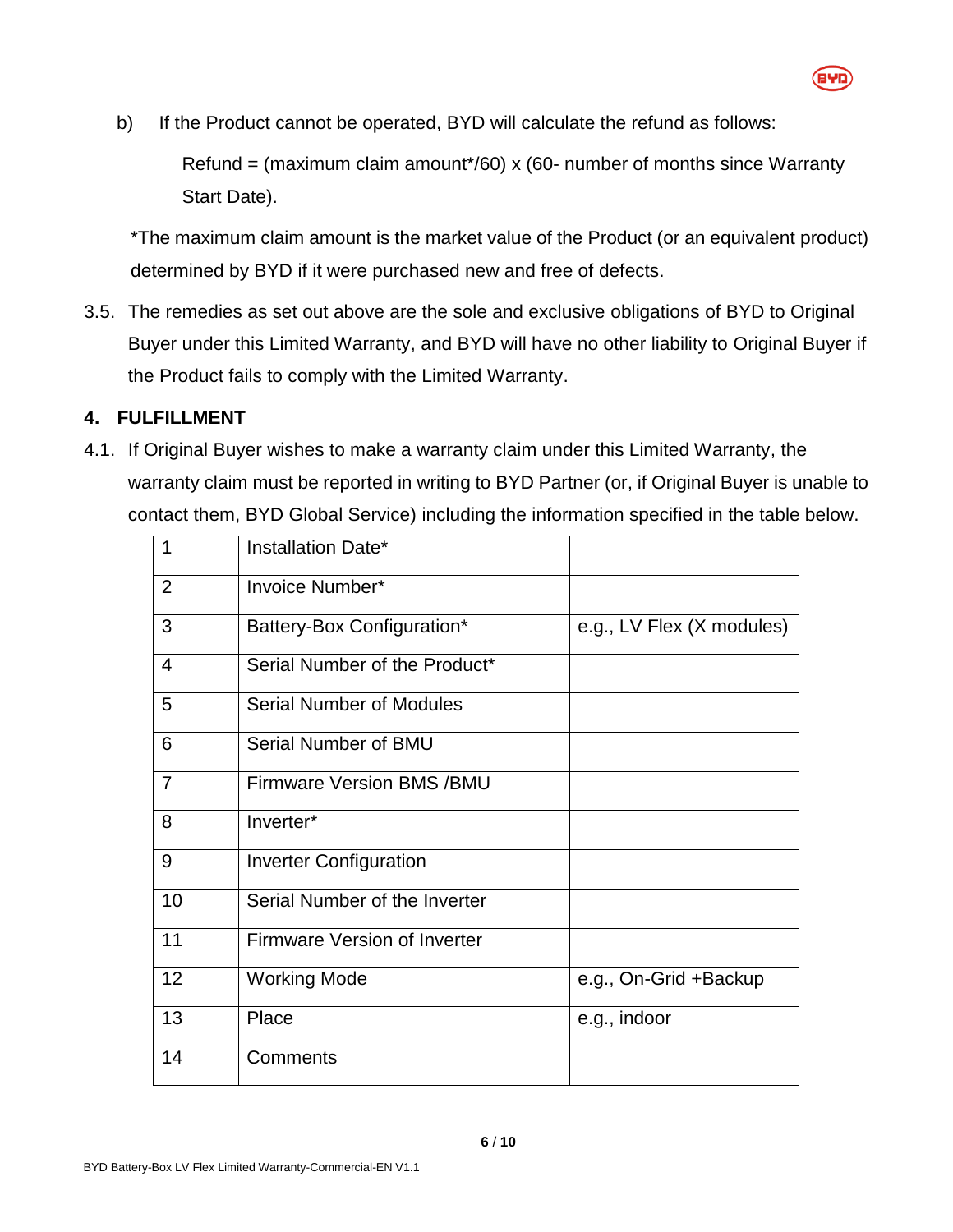

| 15 | <b>Error Information</b> |  |
|----|--------------------------|--|
| 16 | Country                  |  |
| 17 | <b>Street and Number</b> |  |
| 18 | Postcode and City        |  |

\* mandatory to provide

Or make the claim to BYD Authorized Service Partner's website.

## **Contact information**:

## **BYD Global Service**

Address: No.3009, BYD Road, Pingshan, Shenzhen, 518118, P.R.China

Service Mailbox: bboxservice@byd.com

Telephone: +86 755 89888888- 47175 (CN)

Website: www.bydbatterybox.com

- 4.2. BYD or BYD Partner is authorized to invoice its inspection costs if:
	- a) the inspection of the Product by BYD or BYD Partner shows that the Limited Warranty does not apply, for whatever reason; or
	- b) no defects were found during the inspection of the Product, and it works without error.
- 4.3. Unless otherwise agreed with BYD or BYD Partner, any replaced Product or parts shall be made available for pick up by BYD or BYD Partner within four weeks after the replacement; otherwise, BYD reserves the right to invoice the replacement component at full market price.
- 4.4. The replaced Product or parts become the property of BYD.
- 4.5. The original warranty periods for the Product shall still apply to any repaired or replacement Product, which means the warranty for the repaired or replaced parts will be the remaining warranty period for the originally purchased Product.
- 4.6. BYD or BYD Partner shall not be responsible or liable in any way to Original Buyer for any non-performance or delay in BYD's performance of its obligations under this Limited Warranty due to occurrences of force majeure events such as natural disasters, war, riots,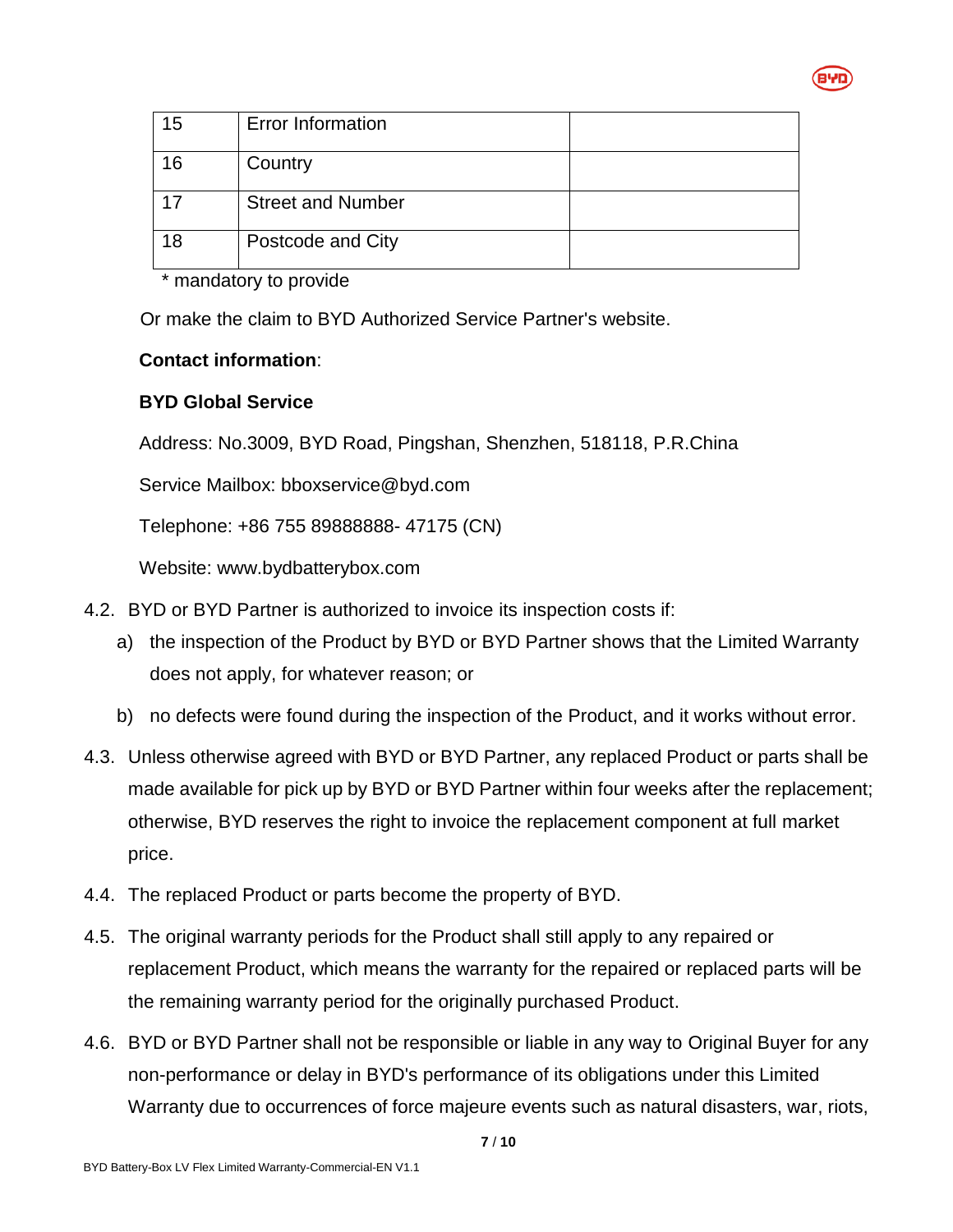strikes, unavailability of suitable or sufficient labour, material, or capacity or any unforeseen event beyond its control.

#### **5. OUT OF WARRANTY**

In the event the Product is out of warranty, BYD may (in its discretion) provide certain after-sales service to Original Buyer, but all the costs and expenses, such as parts, labour costs, and travel expenses, shall be borne by Original Buyer. To request such after-sales service Original Buyer must provide sufficient information about any defects to enable BYD Partner to determine whether such defects are capable of repair.

#### **6. MISCELLANEOUS**

- 6.1. This Limited Warranty is governed exclusively by local law, without regard to its choice of law provisions.
- 6.2. The local courts of Hong Kong shall have non-exclusive jurisdiction for further disputes about a warranty claim arising from this Limited Warranty. In case of a judicial assertion, BYD, but not BYD Partner, is responsible for sending or receiving lawsuit documents.
- 6.3. Original Buyer may be entitled to legal rights regarding the sale of goods according to national law. This Limited Warranty does not limit their possible statutory rights or rights arising from the purchase contract.
- 6.4. If any provision or part of a provision of this Limited Warranty is held or found to be void, invalid or otherwise unenforceable (whether in respect of a particular party or generally), it will be deemed to be severed to the extent that it is void or to the extent of voidability, invalidity or unenforceability, but the remainder of that provision will remain in full force and effect.
- 6.5. As a condition of making a warranty claim Original Buyer agrees that any dispute on technical facts relating to claims brought under this Limited Warranty may be referred by BYD to expert determination by the then-current Resolution Institute Expert Determination Rules, except that:
	- a) the expert must be a reputable testing organization such as TÜV Rheinland, TÜV SUD, Intertek, UL, CQC or CGC or any other mutually acceptable neutral third-party testing organization (**Expert**);

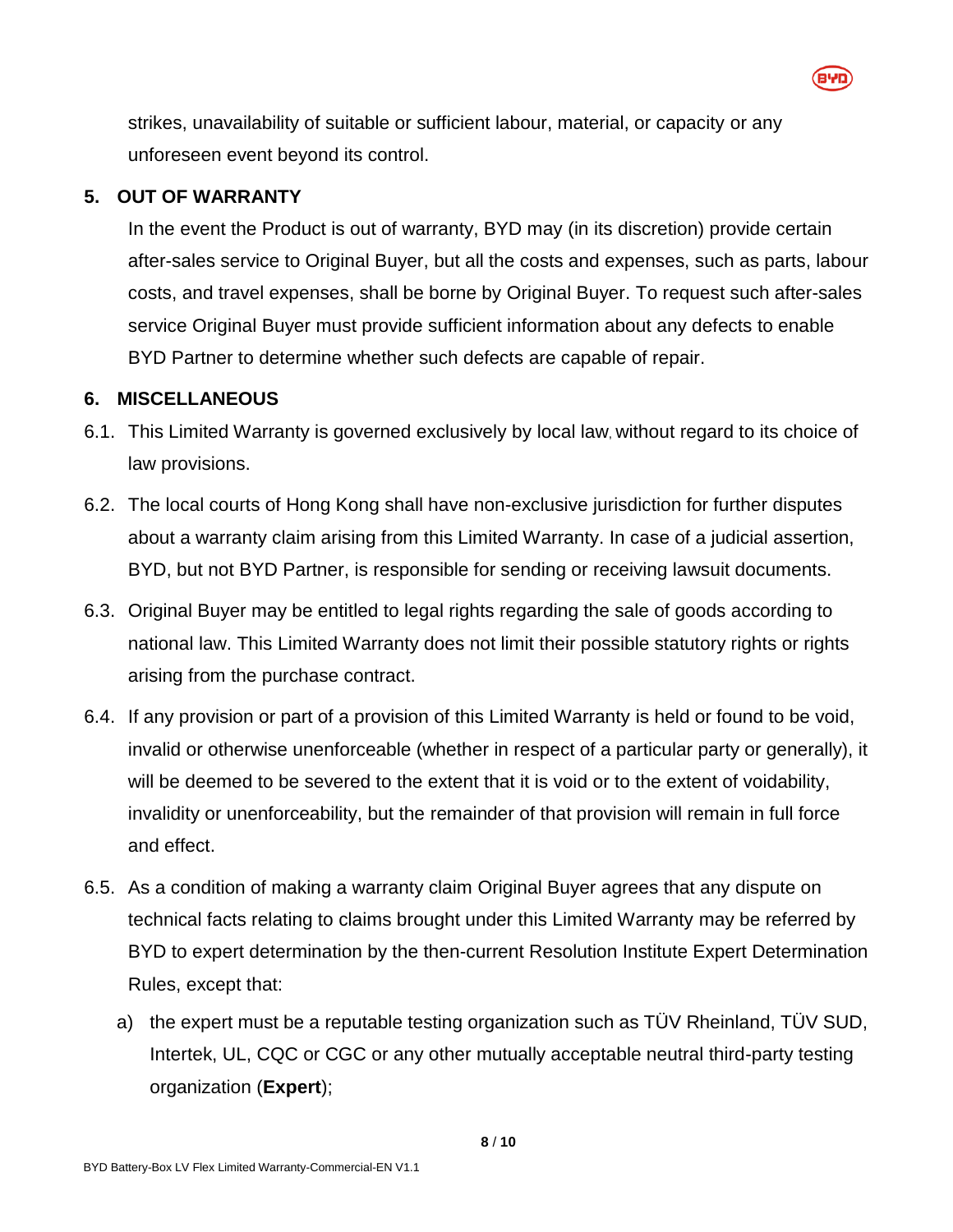

- b) the costs of the Expert, including any costs of shipping any Product to the Expert for testing, are payable by Original Buyer if:
	- i) Original Buyer does not withdraw Original Buyer claim within 14 days of BYD notifying Original Buyer that it intends to refer the dispute to an Expert; and
	- ii) the Expert determines the dispute in favour of BYD.

In all other cases, BYD will pay those costs.